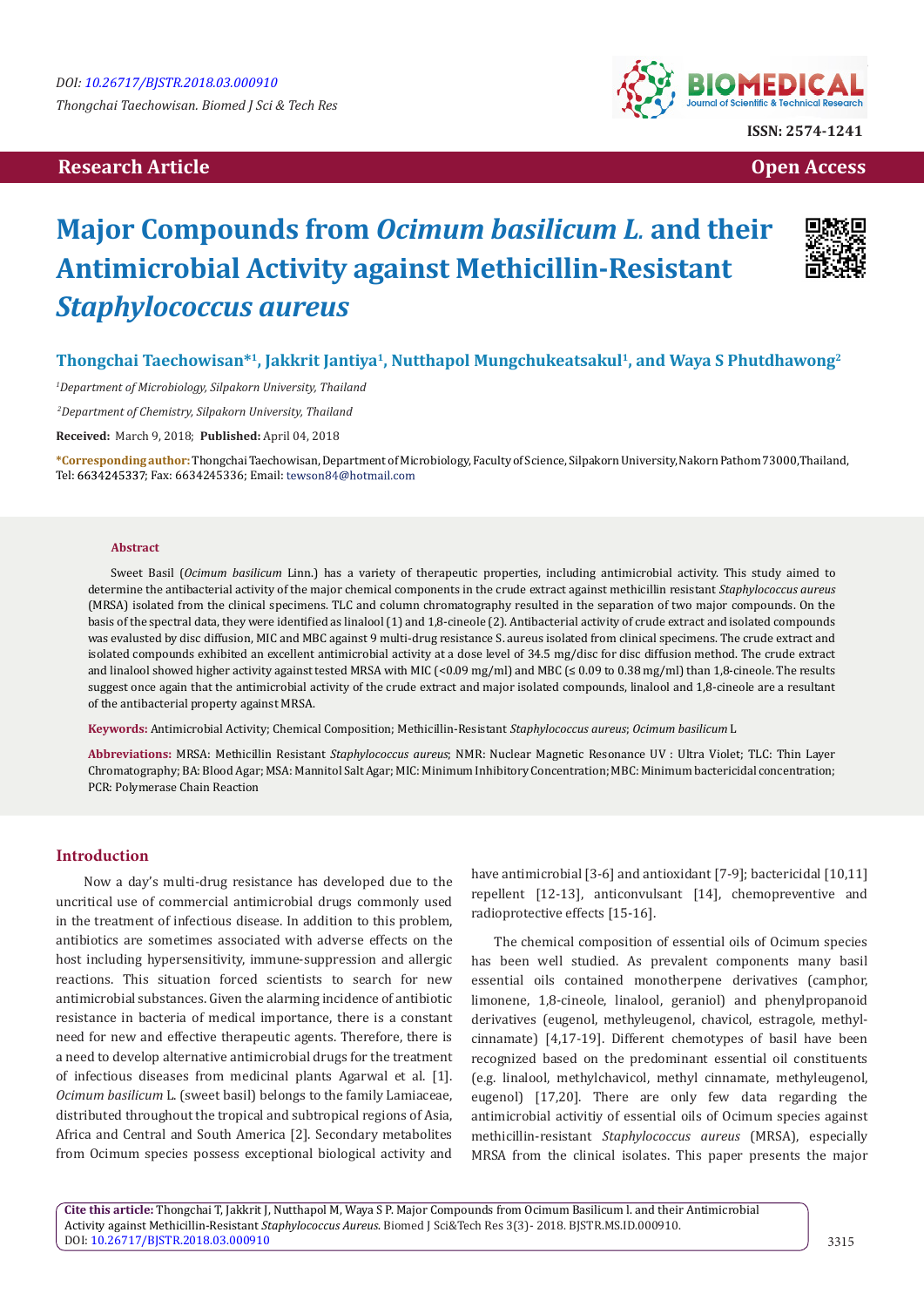chemical composition of the essential oils of *Ocimum basillicum* Linn and to evaluate the antibacterial effects on MRSA for providing a basic research data needs and for practical use.

## **Materials and Methods**

By using a UV lamp and Iodine crystals. The results showed two major spots with Rf = 0.60 and 0.83. Preparative TLC on the oily material was carried out and the two fractions with Rf = 0.60 and 0.83 separated and characterized. IR, UV-Visible, <sup>1</sup> H-NMR and MS spectra of each fraction was taken. Ethics statement. The study was approved by the Committee of the Scientific Study of Humane Technique in Laboratory Animal Experiments and Human Ethics, Faculty of Science, Silpakorn University, Nakhon Pathom, Thailand. No written informed consent was required because all the patients were anonymous and any other personal information was not used in this study. Plant material and extraction procedure. Leaves of sweet basil (*Ocimum basillicum* L.) were collected from Nakorn Pathom, Thailand. The dried leaves (500 g) were extracted successively with  $1$  L of ethyl acetate for overnight at  $30^{\circ}$ C.

The aqueous extracts were filtered using Whatman filter paper (No.1) and then concentrated in vacuo at  $40^{\circ}$ C using a Rotary evaporator. The residues obtained were stored in a freezer at -20 $\mathrm{^oC}$ until further studies. Isolation of the chemical components of the crude extracts. A glass column 48 inches in height and 1.0 inch internal diameter was used for the chromatography of the crude extracts. About 5 g of the crude extract was chromatographed in a column using 40 g of silica gel (60-120 mesh) as stationary phase. The extract was eluted with increasing polarity of ethyl acetate and chloroform mixtures successively using them as elements (10:0, 9:1, 8:2, 7:3 up to 0:10) to choose the appropriate solvent for the complete resolution of the spots. Thirty millilitre fractions were collected. All fractions were monitored by thin layer chromatography (TLC). Fractions with spots of the same retention factor (Rf) values were combined and rechromatographed in appropriate solvent systems until pure isolates were obtained.

Spots on the TLC plate were visualized using Ultra Violet (UV) lamp (254 nm and 365 nm) with some amount of iodine vapor. A glass column 24 inches in height and 0.5 inch internal diameter was used for the rechromatography of smaller fractions from the first column. Ten millilitre fractions were collected. Final purifications were conducted using 20 millilitre pipettes as columns. Two millilitre fractions were collected. Finally, IR and one dimentional Nuclear Magnetic Resonance (<sup>1</sup>H-NMR, <sup>13</sup>C-NMR) and DEPT spectroscopic techniques were used to characterize the isolated compounds. TLC analysis on silica gel with chloroform: ethyl acetate (5:1) as the mobile phase was carried out.

Characterization of the component with Rf =  $0.60$  : IR ( $v_{\text{max}}$ , cm-1 , neat liquid): 3450 s (OH); 2968 s, 2922 s (C-H, aliphatic), 1637 m-w (C=C), 1450 (CH<sub>2</sub>), 1374 (CH<sub>3</sub>); UV CH<sub>2</sub>Cl<sub>2</sub>  $\lambda$ max = 227 and 220 nm; <sup>1</sup>H-NMR (CDCl<sub>3</sub>, 500 MHz) δ (ppm): 1.27 [CH<sub>3</sub>(C-3), s], 1.57  $[CH_2(C-4), m]$ , 1.60  $[CH_3(C-7), s]$ , 1.67  $[CH_3(C-7), s]$ , 1.92  $[OH(C-3),$ s], 2.04 [CH<sub>2</sub>(C-5), m], 5.05 [H(C-1), d], 5.11 [H(C-6), t], 5.21 [H(C-1), d], 5.91 [H(C-2), dd]; <sup>13</sup>C-NMR (CDCl<sub>3</sub>, 125 MHz) δ (ppm): 17.692  $(C_5)$ , 22.825 [CH<sub>3</sub>(C-7)], 25.705 (C<sub>8</sub>), 27.812 [CH<sub>3</sub>(C-3)], 42.116 (C<sub>4</sub>), 73.447  $(C_3)$ , 111.690  $(C_1)$ , 124.407  $(C_6)$ , 131.822  $(C_7)$ , 145.094  $(C_{23})$ ; MS (EI) showed m/z: 137 [(M-OH)<sup>+</sup>, 2.1 %], 136 [(M-H<sub>2</sub>O)<sup>+</sup>, 4.3 %], 121{[M-(CH<sub>3</sub>+H<sub>2</sub>O)]+ , 15.1 %}, 83{[CH<sub>2</sub>=CH-C(OH)(CH<sub>3</sub>)CH<sub>2</sub>]\* , 12.2 %}, 71 {[(CH<sub>3</sub>)<sub>2</sub>C=CH-CHCH<sub>2</sub>] \* , 82.2 %}, 69 {[CH<sub>2</sub>=CH-C(OH)  $[CH_3]$  + , 38.8 %}, 55 { $[CH_3]$ <sub>2</sub>C=CH]<sup>+</sup>, 60.4 %}, 51 { $[69-H_2O]$ <sup>+</sup>, 5 %}, 43  $\{[CH_2=CH-C(CH_3)]^+$ , 100 %}. On the basis of these results, this component was identified as linalool (1).

Characterization of the component with Rf =  $0.83$  : Its IR ( $v_{\text{max}}$ ) cm-1, neat liquid): 2966 s, 2942 s, 2922 s (C-H, aliphatic), 1464 s, 1445 s (CH<sub>2</sub>), 1374 s, 1359 s (CH<sub>3</sub>), 1214 s, 1166 s (C-O); UV CH<sub>2</sub>Cl<sub>2</sub>  $λ_{max}$  = 227 and 212 nm; <sup>1</sup>H-NMR (CDCl<sub>3</sub>, 500 MHz) δ (ppm): 1.048 [CH<sub>3</sub>(C-1), s], 1.24 [2 × CH<sub>2</sub>(C-3), s], 1.41 [H(C-4), s], 1.53 [4H(C-7, C-8), q], 1.66 [2H(C-5/C-4), t], 2.04 [2H(C-4/C-5), t]; 13C-NMR (CDCI<sub>3</sub>, 125 MHz) δ (ppm): 22.85 [2 × CH<sub>3</sub> (C<sub>3</sub>)], 27.59 [CH<sub>3</sub>(C-1)],  $28.90$  [(C/ + C8)/(C<sub>5</sub> + C<sub>6</sub>)], 31.52 [C<sub>5</sub> + C<sub>6</sub>)/(C<sub>7</sub> + C<sub>8</sub>)], 32.94 (C<sub>4</sub>), 69.75 (C<sub>3</sub>-O), 73.59 (C<sub>1</sub>-O); MS (EI) showed m/z: 154 [M<sup>+</sup>, 89 %], 140 [(M-CH<sup>2</sup>)<sup>+</sup>, 7.8 %], 134 [(M-CH<sub>3</sub>) <sup>+</sup>, 83.5 %], 126 {[140-(CH<sub>2</sub>)]<sup>+</sup> , 10.7 %}, 111 [98 %], 96 [52.8]+ , 68 [45.5 %]<sup>+</sup> , 67 [29.2 %]<sup>+</sup> , 58  ${([CH_3)_2C=O]^+}$ , 29.2 %}, 43  ${[CH_3CO]^+}$ , 100 %}. On the basis of these results, this component was identified as 1,8-cineole (2). Bacterial isolates. Methicillin-resistant *Staphylococcus aureus* (MRSA) was isolated from clinical specimens (blood, sputum, pus, wound, urine and nasopharyngeal swab samples) of patients admitted to Nakorn Pathom Hospital, as described in our previous report [21].

Briefly, isolates were examined by conventional methods such as colony morphology on blood agar (BA) and mannitol salt agar (MSA), Gram stain characteristics, catalase production and mannitol utilization then identified as S. aureus by tube coagulase test. Identified strains were stored at -20°C in Nutrient broth (Oxoid) containing 20% glycerol. Determination of methicillin resistance. Methicillin resistance was evaluated using three methods: 1) Disk diffusion test using 30 g cefoxitin disk  $\leq 21$  mm indicated MRSA); 2) Oxacillin MIC (Minimum Inhibitory Concentration) test  $\geq 4$  g/ml indicated MRSA); and 3) Polymerase chain reaction (PCR) for the detection of mecA gene (positive indicated MRSA) [22]. Antibiotic disks and Oxacillin powder were obtained from Himedia (Himedia Laboratories, Pvt. Ltd., Mumbai, India). All tests were compared for sensitivity and specificity with PCR for *mecA* gene as reference method. Sensitivity was calculated by dividing the number of *mecA*-positive isolates detected as resistant using phenotypic methods by the total number of *mecA*-positive strain (ether susceptible or resistant). Specificity was calculated through dividing the number of *mecA*-negative isolates classified as sensitive based on phenotypic criteria by the total number of *mecA*-negative isolates [23].

Antibiotic Sensitivity test, Antibiotic susceptibility of the bacteria isolates was assayed according to the Kirby - Bauer disk diffusion method [24]. All the plates were incubated for 20 minutes before inoculation and placement of antibiotic disc to allow excess moisture to dry. After the drying, a single loop of each isolate was inoculated into sterile normal saline and compare with 0.5 McFarland standard, the suspension was aseptically swabbed on the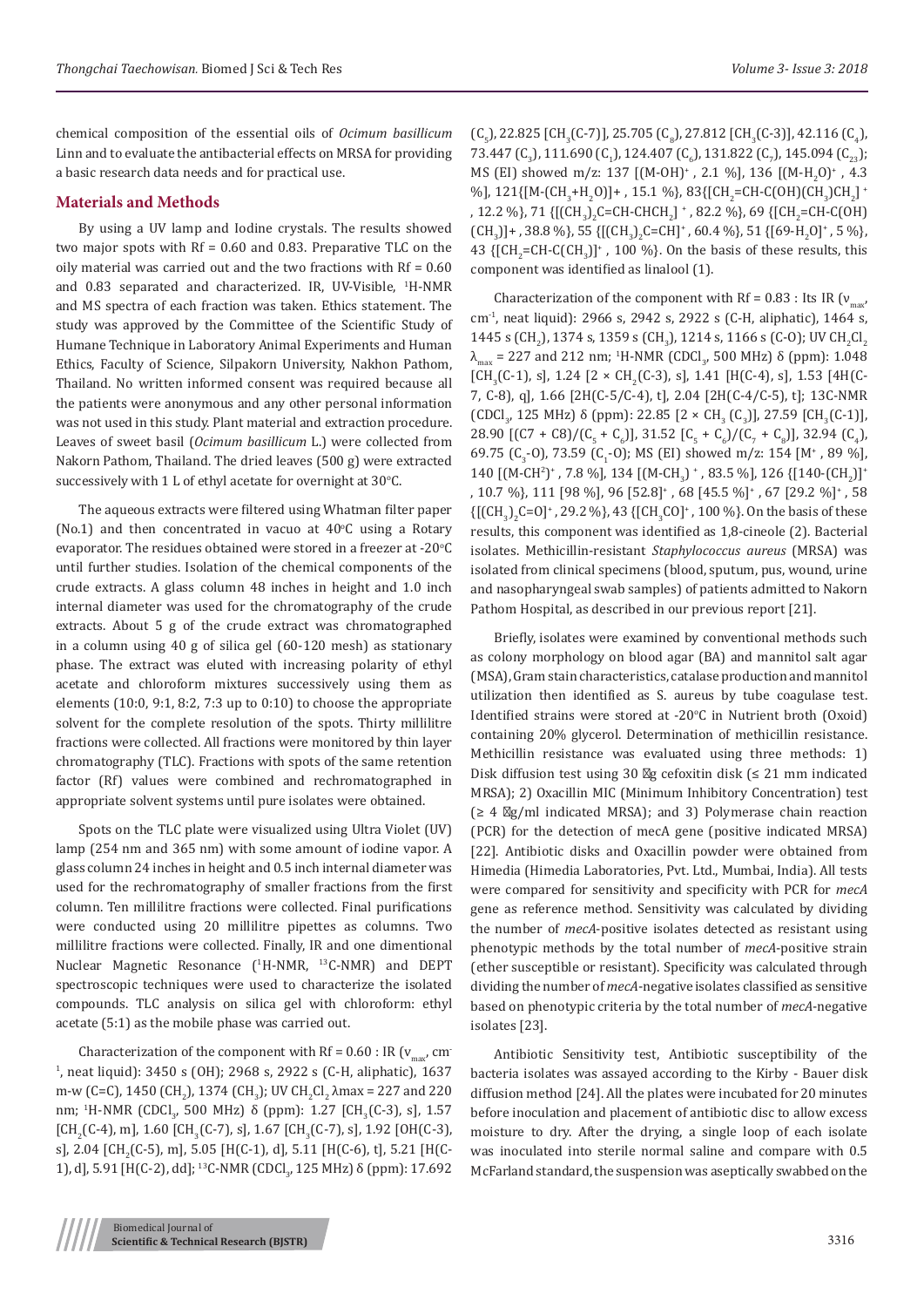surface of Mueller-Hinton plates and antibiotic sensitivity disk that contain penicillin (10 unit), cefoxitin (30 g), chloramphenical (30 g), tetracycline (30 g), erythromycin (15 g), trimethoprim/ sulfamethoxazole (25 g), gentamicin (10 g), clindamycin (2 g), rifampicin (30 g), linezolid (30 g) and ciprofloxacin (25 g). MICs of oxacillin and vancomycin to the both MRSA and MSSA isolates were determined by broth dilution method.

All procedures were carried out and interpreted according Clinical and Laboratory Standards Institute guideline CLSI. *S. aureus* ATCC25923 was used as control strain in disk diffusion and broth dilution methods. PCR amplification. Total bacterial DNA was extracted from S. aureus using a modified phenol - chloroform method of Tiago. Briefly, *S. aureus* was cutured on 5 ml brain heart infusion broth and incubated at  $37^{\circ}$ C for 24 hours. Afterwards, 1.5 ml of the culture was centrifuged for 5 minutes at a velocity of 14,000 rpm. Pellet was resuspended in 600 l Tris-EDTA buffers by repeated pipetting or overtaxing, then 3 l of 10% SDS and 3 l of 20 mg/ml proteinase K were added, mixed and incubated for 30 minutes at 65°C in water bath. A volume of phenol/chloroform/ isoamyl alcohol equal to (600 l) was added, mixed, centrifuged for 5 minutes at speeding (14,000 rpm) and the supernatant was transferred to fresh tube, then equal volume of ethanol was added and mixed gently until DNA precipitated, then centrifuged for 5 minutes and the supernatant was discarded.

The pellet was washed with 1 ml of 70% ethanol, mixed, centrifuged for 5 minutes, and the supernatant was discarded, then it was dried for  $10$  minutes at a velocity vac/45°C. Finally it was resuspended in 30 l TE buffer. DNA concentration was read using 2 l in Nanodrop machine using TE buffer as blank and the concentration was made up to 100 ng/ l in each sample and was

stored at -20°C. Primers used for detection of the *femA* gene were primers FemA1 and FemA2, leading to an *S. aureus*-specific 450 bp PCR product [25], while the *mecA* gene was detected with the primers MecA1 and MecA2, yielding a 519-bp PCR product for methicillin and oxacillin resistance [26] the aac(6')/aph(2'') gene was detected with the primers *aac(6')*/*aph(2'')*1 and aac(6')/ aph(2'')2, yielding a 407-bp PCR product for gentamicin resistance [27], the *blaz* gene was detected with the primers blaZ1 and blaZ2, yielding a 774-bp PCR product for penicillin resistance [26], the *ermA* gene was detected with the primers ermA1 and ermA2, yielding a 190-bp PCR product for erythromycin resistance, and the *tetK* and *tetM* genes were detected with the primers tetK1 and tetK2, yielding a 360-bp PCR product and primers tetM1 and tetM2, yielding a 158-bp PCR product, respectively [28].

The following reaction mixture was added to each sample: 2 l DNA (100 ng), 2 1 primer (100 pmol), PCR mixture (1.5 1 MgSO<sub>4</sub>, 2.5 l 10xPCR buffer, 0.5 l dNTPs, 0.2 l Taq polymerase) and completed to  $25$  I volume by  $H_2O$ . The primer sequences and the PCR conditions were showed in Table 1. For the visualization of the product, 10 l of the each PCR reaction was mixed with 5 l 6X loading dye and loaded on 1.5% agarose gel for electrophoresis and visualization of the amplified PCR products. A 100 bp molecular weight DNA ladder was used for the validation of length of the amplified products (Vivantis Technologies) 002E Antibacterial assay. The tested of methicillin-resistant *Staphylococcus aureus*  isolates were ptocessed for susceptibility tests using the method of Bauer-Kirby. Sterile paper discs (6 mm, Whatman 2017-006) were loaded with 50 µl of two-fold dilution of 275.6 mg/ml of each of the tested crude extract and purified compounds. Dilutions of bacterial suspensions were prepared using McFarland standard tubes (1 x  $10^8$  CFU/ml).

| Gene                        | Primer sequences (5'-3')<br>Forward (F), Reverse (R)  | Size (bp) | <b>PCR</b> condition                                                            | <b>Accession No.</b> | <b>Reference</b>              |
|-----------------------------|-------------------------------------------------------|-----------|---------------------------------------------------------------------------------|----------------------|-------------------------------|
| femA                        | F:CGATCCATATTTACCATATCA<br>R:ATCACGCTCTTCGTTTAGTT     | 450       | 94°C 3min<br>30x [94°C 30s 48°C 30s 72°C 30s]<br>72°C 5min                      | CP000255             | Davoodi et al.<br>$[25]$      |
| blaZ                        | F.TACAACTGTAATATCGGAGGG<br>R:AGGTTCAGATTGGCCCTTAGG    | 774       | $95^{\circ}$ C 5min                                                             | X52734               | Wilailickana<br>et al. $[26]$ |
| mecA                        | F:TGTCCGTAACCTGAATCAGC<br>R:TGCTATCCACCCTCAAACAG      | 519       | 30x [95°C 60s 50°C 60s 72°C 60s]<br>72°C 7min                                   | CP015447             |                               |
| $\arccan(6')$ /<br>aph(2'') | F:TACAGAGCCTTGGGAAGATG<br>R:CCATTTGTGGCATTATCATCATATC | 407       | $95^{\circ}$ C 5min<br>30x [95°C 30s 57°C 30s 68°C 60s]<br>$72^{\circ}$ C 7 min | AF051917             | Tsuchizaki et al.<br>$[27]$   |
| ermA                        | F:TTCGCAAATCCCTTCTCAAC<br>R:AAGCGGTAAACCCCTCTGA       | 190       |                                                                                 | X03216               |                               |
| tetK                        | F:GTAGCGACAATAGGTAATAGT<br>R:GTAGTGACAATAAACCTCCTA    | 360       | 94°C 3min<br>$30x$ [94 °C 30s 55 °C 30s<br>72°C 30s] 72°C<br>4 <sub>min</sub>   | S67449               | Strommenger et<br>al. [28]    |
| tetM                        | F:AGTGGAGCGATTACAGAA<br>R:CATATGTCCTGGCGTGTCTA        | 158       |                                                                                 | X56353               |                               |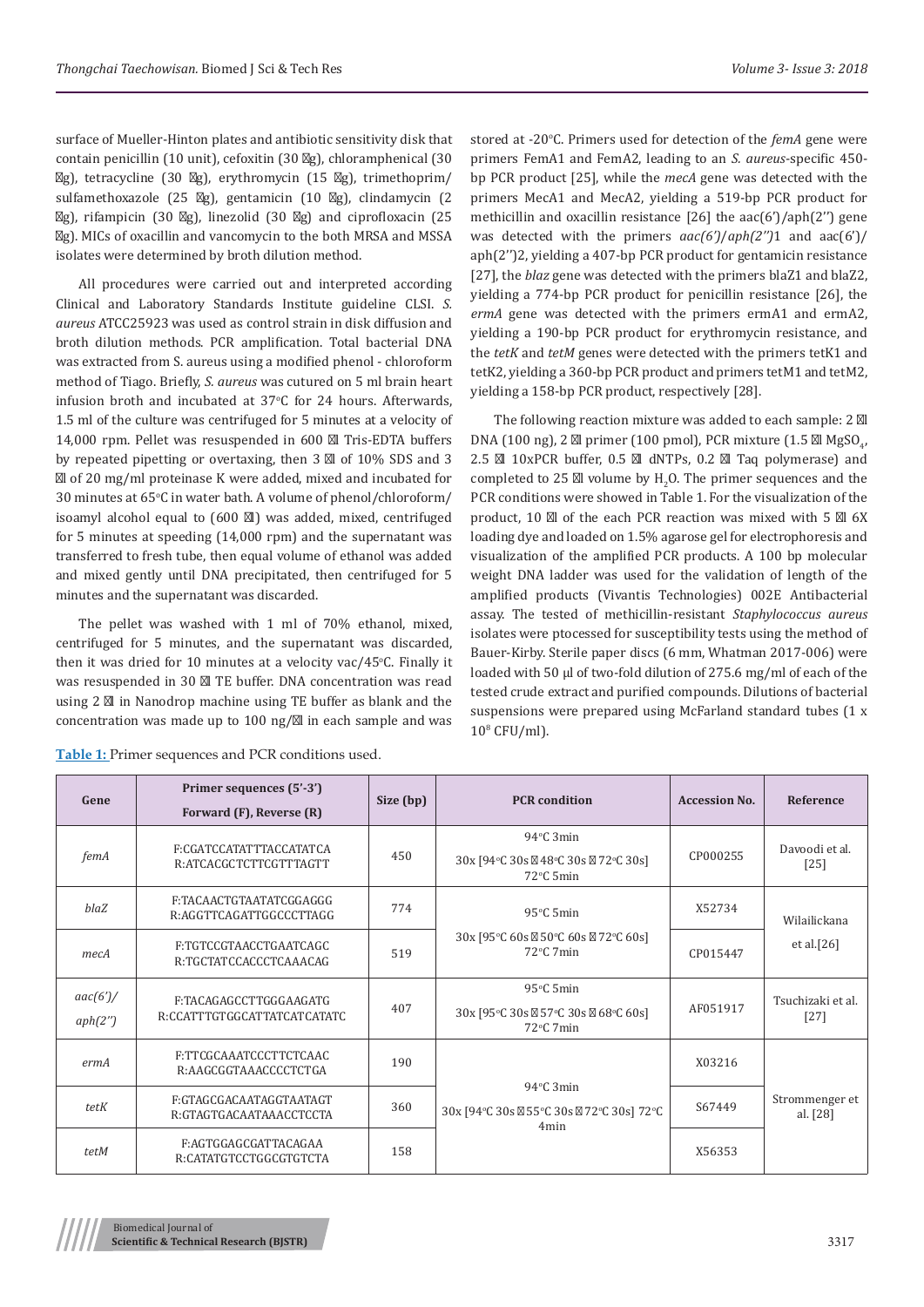Sterilized plates containing Muller Hinton agar were loaded with the bacterial suspension and the discs were loaded with various concentration of the tested crude extract and purified compounds. The loaded discs were aseptically placed on the inoculated agar plate's surface. All plates were incubated at  $37^{\circ}$ C for 24 h then the diameter of the formed inhibition zones around each disc was recorded and compared according to Clinical Laboratory Standard Institute (CLSI, 2012) [29]. The experiment was carried out in triplicates using controls. Minimum inhibitory concentration (MIC) and Minimum bactericidal concentration (MBC) determinations. The MIC was determined by micro-broth dilution methods [30]. The tested extract and purified compounds were serially diluted in nutrient broth containing 0.05% phenol red and supplemented with 10% glucose (NBGP) medium in 96-well plates.

Duplicate wells of each dilution (0.09, 0.18, 0.38, 0.73, 1.47, 2.94, 5.88, 11.75, 23.5, 47 and 94 mg/ml) were inoculated with 5 x 105 cells of the tested MRSA strain then cultures were incubated at 37°C for 18 h. Microbial growth was determined by observing the change of colour in the wells (red when there is no growth and yellow when there is growth). The lowest concentration showing no colour change was considered as the MIC. For the determination of MBC, a portion of liquid (10 µl) from each well that showed no change in colour was plated on MHA and incubated at 37°C for 24 h. The lowest concentration that yielded no growth after this subculturing was taken as the MBC.

#### **Results**

TLC and column chromatography on silica gel with chloroform: ethyl acetate as the mobile phase resulted in the separation of two major compounds with  $Rf = 0.60$  and  $Rf = 0.83$ .  $H-MMR$ ,  $H^3C-NMR$ , UV-visible, IR and MS spectra of these compounds were taken. On the basis of their spectra, the compound with  $Rf = 0.60$  was identified as linalool  $(1)$  and the compound with Rf = 0.83 was identified as 1,8-cineole (2). The structures of these compounds are shown in Figure 1.



The tested 9 methicillin resistant *S. aureus* isolates has shown to be multi-drug resistant. The multi-drug resistance ranged from 3 to 6 antibiotics (Table 2). Two MRSA strains were resistant to 6 antibiotics, 3 were resistant to 5 antibiotics, were resistant to 4 antibiotics, and only one strain was resistant to 3 antibiotics.

The susceptibility of the crude extract and purified compounds showed that the inhibition zone diameter ranged from 10.3 to 22.3 mm. The highest effect was exerted by linalool  $(22.3 \pm 0.23 \text{ mm})$ on MRSA strain Sp9 which was isolated from sputum specimen, the least effect was recorded by crude extract  $(10.3 \pm 0.64 \text{ mm})$ on MRSA strain Sp3 which was isolated from pus specimen (Table 2). The minimum inhibitory concentration (MIC) values of the crude extract and purified compounds ranged between < 0.09 to 0.38 mg/ml. The most potent inhibition was recorded to the crude extract and linaloool with < 0.09 mg/ml, while the least potent inhibition was 1,8-cineole with 0.38 mg/ml on MRSA strain Sp3. The minimum bactericidal concentration (MBC) values of the crude extract and purified compounds ranged between  $\leq 0.09$  to 23.5 mg/ ml. The most potent MBC was recorded to the crude extract and linalool with ranging between  $\leq 0.09 - 0.38$  mg/ml, while the least potent MBC was 1,8-cineole with 23.5 mg/ml on MRSA strain Sp3 (Table 3).

**Table 2:** Correlation between susceptibility pattern (inhibition zone diameter) of crude extract, purified compounds and antibiotic resistant pattern and PCR results of methicillin-resistant *Staphylococcus aureus* isolates.

| <i>S.aureus</i><br>isolates | Antibiotic<br>resistant<br>Phenotypic<br>Patterna | <b>Presence of PCR fragment</b> |      |      |      |                     |      |      | Zone diameter (mm) of tested agents<br>$(34.5 \text{ mg/disc})$ |                    |                 |
|-----------------------------|---------------------------------------------------|---------------------------------|------|------|------|---------------------|------|------|-----------------------------------------------------------------|--------------------|-----------------|
|                             |                                                   | femA                            | mecA | blaZ | ermA | aac(6')/<br>aph(2") | tetK | tetM | Crude<br>extract                                                | Linalool           | 1,8-cineole     |
| Sp9                         | PEN/CIP/DA                                        |                                 |      |      |      |                     |      |      | $17.5 \pm$<br>1.23                                              | $22,3 \pm$<br>1.54 | $17.5 \pm 1.63$ |
| Sp10                        | PEN/ERY/TE/<br>OXA                                |                                 |      |      |      |                     |      |      | $14.4 \pm$<br>1.54                                              | $20.0 \pm$<br>1.73 | $15.3 \pm 0.82$ |
| Sp7                         | PEN/ERY/SXT/<br>DA                                |                                 |      |      |      |                     |      |      | $16.5 \pm$<br>1.12                                              | $18.2 \pm$<br>2.20 | $16.8 \pm 1.66$ |
| Sp4                         | PEN/GEN/CIP/<br>DA                                |                                 |      |      |      |                     |      |      | $15.2 \pm$<br>0.72                                              | $18.5 \pm$<br>0.67 | $17.8 \pm 0.84$ |
| Sp2                         | PEN/ERY/TE/<br>FOX/OXA                            |                                 |      |      |      |                     |      |      | $13.7 \pm$<br>1.20                                              | $16.4 \pm$<br>1.58 | $15.6 \pm 0.56$ |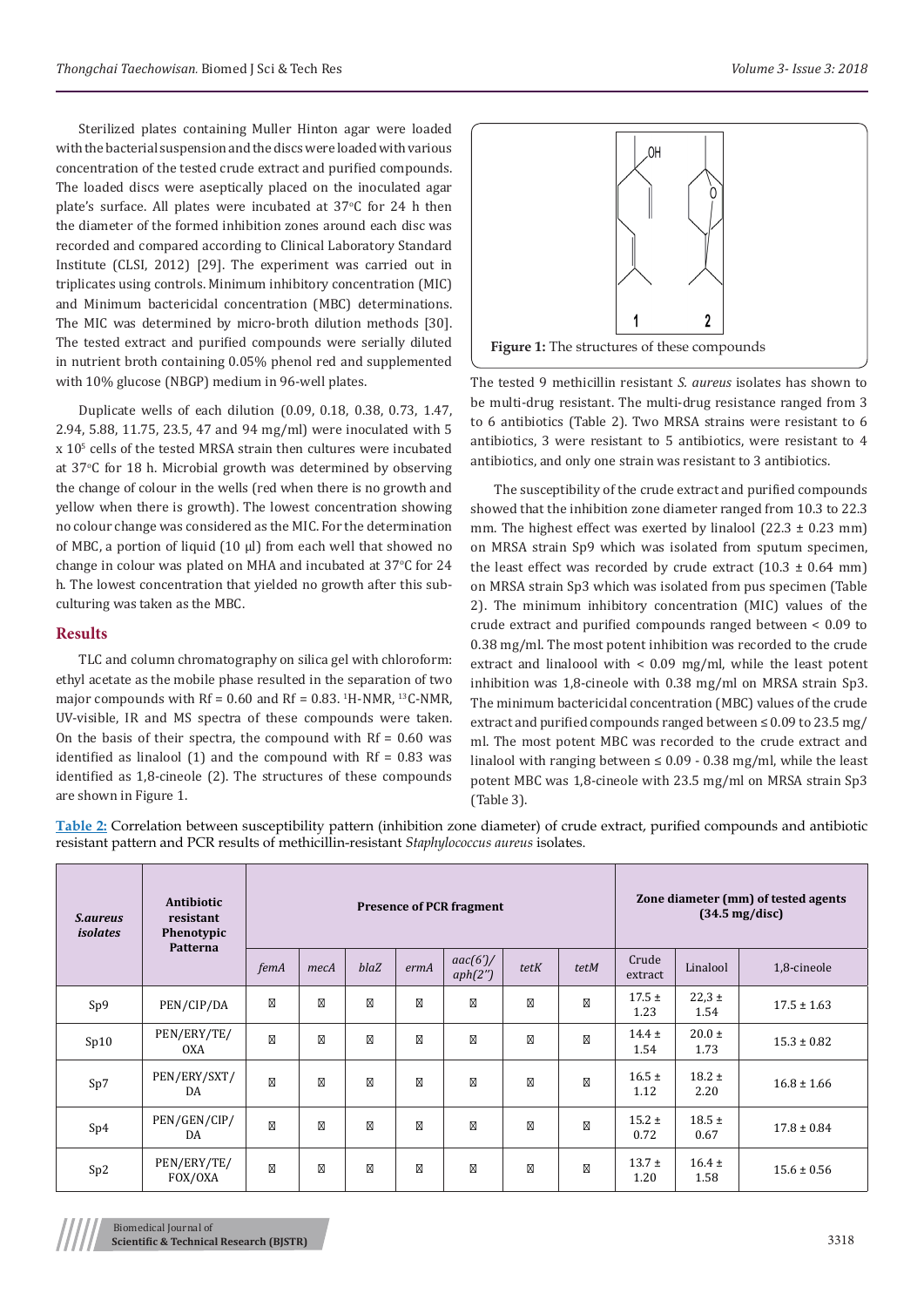| Sp11                   | PEN/GEN/CIP/<br>DA/OXA     |  |  |  | $12.6 \pm$<br>0.57 | $15.4 \pm$<br>1.12 | $14.6 \pm 0.83$ |
|------------------------|----------------------------|--|--|--|--------------------|--------------------|-----------------|
| Sp8                    | PEN/ERY/FOX/<br>DA/OXA     |  |  |  | $13.2 \pm$<br>0.45 | $17.8 \pm$<br>0.81 | $14.0 \pm 1.24$ |
| Sp3                    | PEN/ERY/FOX/<br>CIP/DA/OXA |  |  |  | $10.3 \pm$<br>0.64 | $14.6 \pm$<br>0.76 | $12.5 \pm 1.55$ |
| Sp6                    | PEN/ERY/TE/<br>FOX/SXT/OXA |  |  |  | $11.5 \pm$<br>0.32 | $14.0 \pm$<br>0.65 | $13.0 \pm 1.20$ |
| S. aureus<br>ATCC25923 |                            |  |  |  | $25.6 \pm$<br>0.81 | $27.4 \pm$<br>0.57 | $26.8 \pm 1.14$ |

aPEN, penicillin; ERY, erythromycin; TE, tetracycline, FOX, cefoxitin; GEN, gentamicin; CIP, ciprofloxacin; SXT, trimethoprimsulfamethoxazole; OXA, oxacillin; DA, clindamycin.

**Table 3:** Minimum inhibitory concentration and minimum bactericidal concentration values of crude extract, purified compounds on methicillin-resistant *Staphylococcus aureus* isolates

|                           | Antibacterial activity of the extract and purified compounds (mg/ml) |               |            |            |             |            |  |  |  |  |  |
|---------------------------|----------------------------------------------------------------------|---------------|------------|------------|-------------|------------|--|--|--|--|--|
| <i>S. aureus</i> isolates |                                                                      | Crude extract |            | Linalool   | 1,8-cineole |            |  |  |  |  |  |
|                           | <b>MIC</b>                                                           | <b>MBC</b>    | <b>MIC</b> | <b>MBC</b> | <b>MIC</b>  | <b>MBC</b> |  |  |  |  |  |
| Sp9                       | <0.09                                                                | ≤ $0.09$      | < 0.09     | $≤0.09$    | < 0.09      | 2.94       |  |  |  |  |  |
| Sp10                      | < 0.09                                                               | $\leq 0.09$   | <0.09      | ≤ $0.09$   | < 0.09      | 2.94       |  |  |  |  |  |
| Sp7                       | < 0.09                                                               | ≤ $0.09$      | < 0.09     | $≤0.09$    | <0.09       | 5.88       |  |  |  |  |  |
| Sp4                       | < 0.09                                                               | ≤ $0.09$      | < 0.09     | $≤0.09$    | < 0.09      | 5.88       |  |  |  |  |  |
| Sp2                       | < 0.09                                                               | $\leq 0.09$   | < 0.09     | ≤ $0.09$   | < 0.09      | 5.88       |  |  |  |  |  |
| Sp11                      | < 0.09                                                               | 0.18          | < 0.09     | 0.18       | 0.18        | 11.75      |  |  |  |  |  |
| Sp8                       | < 0.09                                                               | 0.18          | < 0.09     | 0.18       | 0.18        | 11.75      |  |  |  |  |  |
| Sp3                       | <0.09                                                                | 0.38          | < 0.09     | 0.38       | 0.38        | 23.5       |  |  |  |  |  |
| Sp6                       | < 0.09                                                               | ≤ $0.09$      | < 0.09     | ≤ $0.09$   | < 0.09      | 11.75      |  |  |  |  |  |
| S. aureus<br>ATCC25923    | <0.09                                                                | ≤ $0.09$      | <0.09      | ≤ $0.09$   | < 0.09      | ≤ $0.09$   |  |  |  |  |  |

# **Discussion**

The increasing incidence, of *S. aureus* antibiotic resistance particularly in hospitals towards methicillin and wide range of other antimicrobial agents, resulted in announced therapy difficulty [31]. Methicillin-resistant *Staphylococcus aureus* (MRSA) constitute a human health problem causing a real life threat to hospitalized patients. Hospital acquired *S. aureus* infection still difficult to treat with known antibacterial agents consequently, several attempts were exerted to control this phenomenon spread through the search for the discovery of alternative effective herbal therapy for treating the infection with MRSA [30]. Medicinal plants became targeted for the production of new effective antibacterial drugs production for overcoming the extensive occurrence of multi-drug resistance. Sweet basil (*Ocimum basilicum* L. plant of the family *Lamiaceae*) is an aromatic, annual herb. Traditionally, it is used for medicinal purposes as a digestive stimulant and for treatment of headaches, coughs, diarrhea, insomna, constipation, warts, wounds, and kidney malfunction [32,33].

Basil leaf oil is used principally in the food and cosmetic industries [33]. It has wide applications as a spice in a variety of foods, beverage, and confectionary products. It also possesses antimicrobial activity and biologically active [34,35]. It has been postulated previously that this herbal extract might work through inhibition of different cellular biotic functions including ion leakage

from the cells and disrupting the plasma membrane permeability [36]. The major components of basil oil vary extensively, depending on genetic factors, cultivars, geographical origins, nutritional status, the extracted plant materials (stem, leaf, and flower), extraction methods, and so on [3,37,38]. Therefore, the present study was conducted to analyze the major composition of leaves extract of *O. basilicum* L. and to evaluate its antimicrobial activity against MRSA from the clinical isolates.

There are many varieties of *O. basilicum*, as well as several related species or species hybrids also called basil. The type used in Italian food is typically called sweet basil, as opposed to Thai basil (*O. basilicum* var. thyrsiflora), lemon basil (*O. citriodorum*) and holy basil (*O. tenuiflorum*), which are used in Asia. While most common varieties of basil are treated as annuals, some are perennial in warm, tropical climates, including holy basil and a cultivar known as African Blue. Basil is originally native to India and other tropical regions of Asia, having been cultivated there for more than 5,000 years [39]. The basil comes in many different varieties, each with its own unique chemical composition and characteristic flavor. The main use of the herb is culinary. The flavour and character of any particular variety of basil is affected to a great extent by many external environmental factors, including factors such as temperature, the type of soil, the geographic location, and even the amount of rainfall received by the individual plant.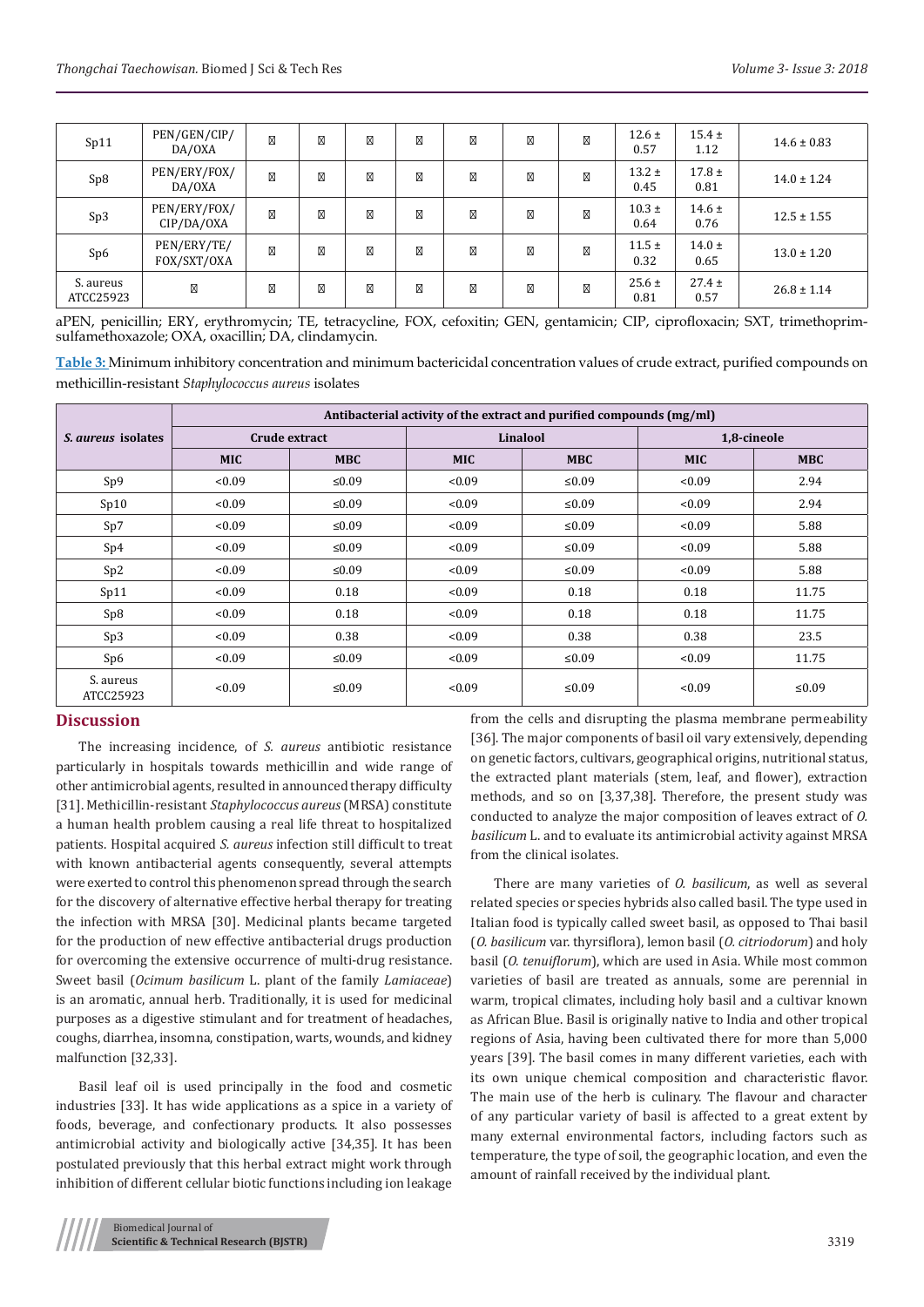Basil extract has various chemical compounds that include -pinene, camphene, β-pinene, myrcene, limonene, cis-ocimene, camphor, linalool, methyl chavicol, -terpineol, citronellol, geraniol, methyl cinnamate and eugenol and other terpenes [40]. Methyl eugenol [1,2-dimethoxy-4-(2-propenyl) benzene, found in sweet basil is a member of a family of chemicals known as ally alkoxy-benzenes, which include other naturally occurring materials such as isoeugenol, eugenol, estragole, and safrole. All these compounds typically enter the diet via a variety of different food sources, including spices (nutmeg, all spices), herbs (basil, tarragon), bananas and oranges. Many of these compounds are also found as components of natural oils used in perfume [41-43]. 3,7-dimethyl-1,5-octadien-3,7-diol is a volatile secondary alcohol found in wine and produced during fermentation and was also reported as a constituent of sweet basil [44].

Two isomeric compounds named (1-(2-vinylcyclohexa-1,4 dienyl) propan-2-ol and 2-(2-vinylcyclohexa-1,5-dienyl) propan-1-ol were isolated from sweet basil leaf extract [45]. In this study, the major chemical composition, linalool and 1,8-cineol were isolated from the leaves extract of *O. basilicum* L. The isolation of linalool and 1,8-cineol from the crude extract of *O. basilicum* has been previously reported [46-48] whilst other reports were also isolated from *Ocimum canum, Ocimum gratissimum* [38], *Ocimum kilimandscharicum, Ocimum tenuiflorum* [46,49] and *Salvia officinalis* L. (family *Lamiaceae*) and *Trachyspermum ammi* L. (another plant of the family *Apiaceae*) [50], *Thymus mastichina* L., *T. camphoratus* and *T. lotocephalus* (family *Lamiaceae*) [51] and *Lavandula angustifolia* Miller and Lavandula x intermedia (family *Lamiaceae*) [52]. Basil essential oil is traditionally classified into four distinct chemotypes with many subtypes, based on the biosynthetic pathways that produce the principal components in the oil.

The different chemotypes contain various proportions of allylphenol derivatives, including estragole (methylchavicol), eugenol, and methyl eugenol, as well as linalool, a monoterpene alcohol [20,53,54]. The antimicrobial activity of the individual principle constituents of basil essential oil (linalool, methyl chavicol, eugenol, and methyl cinnamate) was also studied. Prasad et al. [35] studied the antimicrobial activity of essential oils of *O. basilicum* (French), *O. basilicum* (Indian), and *O. basilicum* (Niazbo), which are rich in linalool, methyl chavicol, and methyl cinnamate, against 11 Gram positive and 7 Gram negative bacteria. They found that these oils were more effective against Gram positive bacteria, *Bacillus sacharolyticus, B. stearothermophilus, B. subtilis, B. thurengiensis, Micrococcus glutamicus,* and *Sarcina lutea* were inhibited by each of these basil essential oils. Studies in the literature suggest that linalool, a monoterpene, is the main ingredient responsible for antibacterial activity [55]. Knobloch et al. [56] evaluated the antimicrobial activity of essential oil components against Gram negative bacteria (e.g. *Enterobacter aerogenes* and *Proteus vulgaris*), Gram positive bacteria (e.g. *S. aureus* and *Bacillus subtilis*), and fungi (e.g. *Aspegillus flavus, A. Niger, A. ochraceus*, and *Penicillium expansum*).

They found that linalool, with its high water solubility, had a significant antimicrobial activity as compared to cinnamaldehyde, citral, geraniol, eugenol, and menthol whereas methyl chavicol, with its lower water solubility, had a low antimicrobial activity. The solubility in water of essential oil constituents is directly related to their ability to penetrate the cell walls of a bacterium or fungus. Thus, the antimicrobial activity of essential oils is due to their solubility in the phospholipids bilayer of cell membranes [56]. It has also been suggested that linalool has the potential to act as either a protein denaturing agent or as a solvent dehydrating agent who may also contribute to its antimicrobial activity [57]. It was also reported that the antibacterial activities of monoterpene alcohols (including linalool, nerol, citronellol, and geraniol) are more effective than their antifungal activity.

Meena and Sethi [58] found that eugenol has an inhibitory effect against *A. Niger*, *Lactobacillus acidophilus*, and *Saccharomyces cerevisiae*. Kim et al. [59] studied the antibacterial activity of some essential oil components (including linalool and eugenol) against food-borne pathogens (*E. coli, E. coli* O157: H7, *Salmonella typhimurium, Listeria monocytogenes*, and *Vibrio vulnificus*). They found that eugenol showed a dose-related increase in the zone of inhibition against the tested strains, whereas linalool exhibited a similar effect against all tested strains except for *L. monocytogenes*. Linalool inhibited the growth of *L. monocytogenes*, but the difference in the zone size between the test concentrations was not significant [59,60] studied the antibacterial properties of the aromatic constituents of essential oils. The results of the disk diffusion assays showed that linalool was the most effective compound and retarded 17 out of 18 bacterial strains (only VR-6, a *Pseudomonas sp*., is resistant), followed by cineole, geraniol, menthol, and citral. They also found that the MIC values of the essential oils were usually lower than those of their constituents, as the similar finding in our study that the MIC values of the crude extract was lower than 1,8-cineole, but equal to linalool.

 One possible reason for this result could be the synergistic action of the constituents in the crude extract. In studies by Bassolé et al. [61], *O. basilicum* had as its main compounds: linalool and eugenol. The essential oil showed antibacterial activity against strains of *S. aureus, E. faecalis, L. monocytogenes, E. aerogenes, E. coli, S. enteric,* and *S. typhimurium*. Using the checkerboard method, associations of *O. basilicum* and eugenol showed synergetic effects, confirming the roles of certain components in the interaction. Based on the hypothesis of [62] we suggest that synergetic effects might be due to increases in one of three factors which determine monoterpene antimicrobial character: their lipophilic properties, the potency of their functional groups, and the resulting aqueous solubility when in a paired combination [56].

Mazzanti et al. [63] found that linalool was the active compound that completely inhibited the growth of tested yeasts (*Candida albicans*, *C. krusei*, and *C. tropicalis*), *S. aureus* and *E. coli*. Authentic pure linalool showed a similar antibacterial spectrum to that of basil essential oils. Dorman and Deans [64] reported on the antibacterial activity of 21 plant volatile oil components (including eugenol and linalool) against 25 bacterial strains by the agar well diffusion technique. Eugenol exhibited the widest spectrum of activity against 24 out of 25 bacteria, except for *Lactococcus lactis* subsp. cremoris, followed by linalool (against 23 strains, except *L. cremoris* and *P.*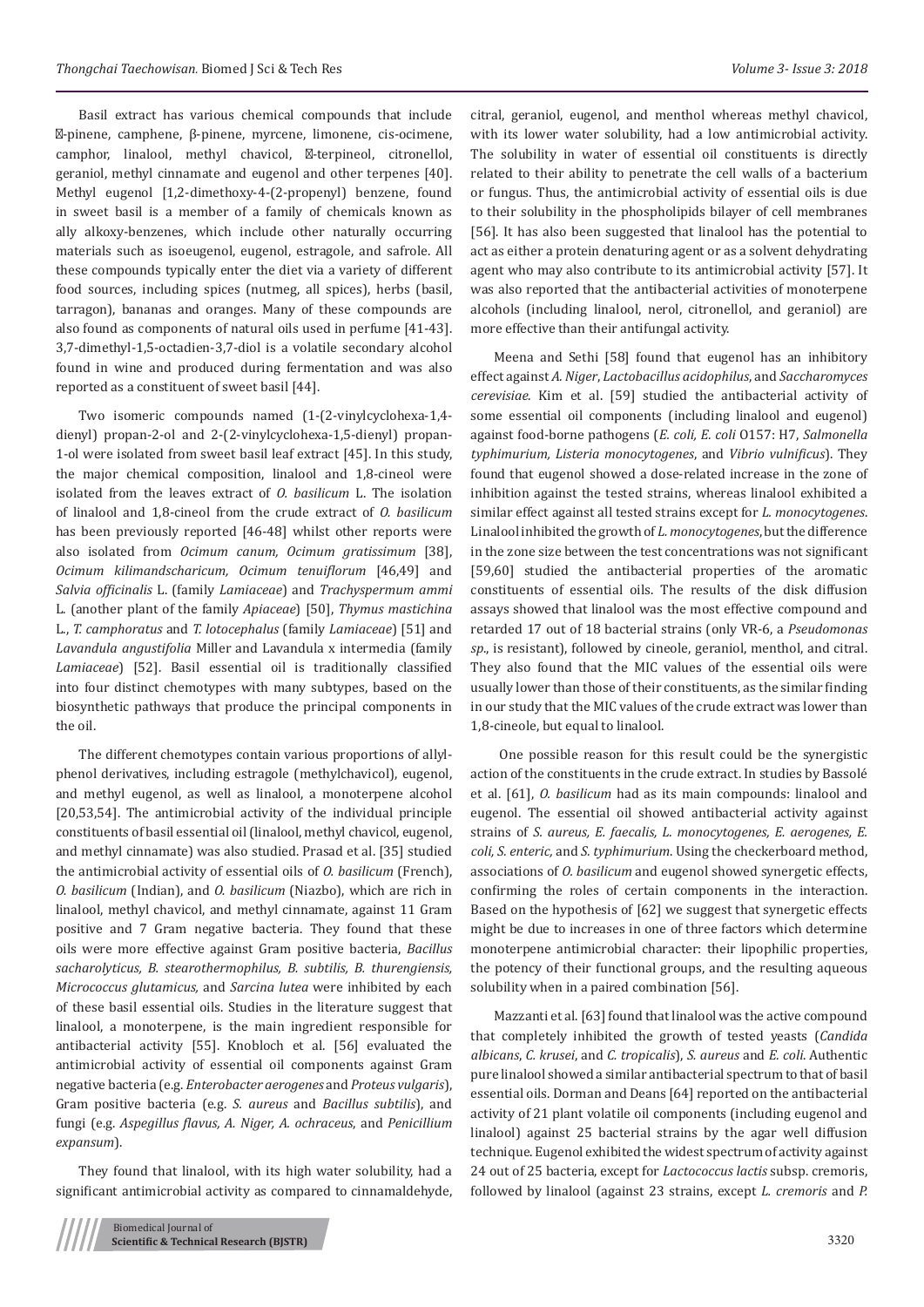*aeruginosa*). These results contradict those obtained by Lachowicz et al. [65] and Wan et al. [66] who used the same technique and found that linalool inhibited *L. cremoris* components with phenolic structures, including eugenol, were highly active against the test microorganisms.

Members of this class are known as either bactericidal or bacteriostatic agents, depending on the concentration [57]. These components are strongly active despite their relatively low solubility in water [56,59,67]. Alcohols are known to possess bactericidal rather than bacteriostatic activity against vegetative cells. The tertiary alcohol, linalool, is active against the test microorganisms, potentially acting as either a protein denaturating agent [57] or as a solvent dehydrating agent [68]. examined the antibacterial properties of the linalool and the methyl cinnamate type of the essential oils of *O. basilicum*, in the pure state and at ten-fold dilutions (1:10, to 1:10000) prepared with DMSO against four major bacterial species. They found that both essential oils had an inhibitory activity against *S. aureus* and *E. coli* at all dilutions. Basil essential oil also showed an inhibition against *B. cereus*, *L. acidophilus, A. niger*, and *S. cerevisiae*, as determined by the paper disk agar diffusion method, both at ambient temperature and 37°C [58].

These results were expanded and supported by Aboul Ela et al. [69]and Elgayyar et al. [70]who showed that basil essential oil has antibacterial and antifungal activity against *S. aureus, E. coli*, and *A. niger*. Our studies suggest the potential use of crude extract of *Ocimum basilicum* L., as antimicrobial substances for protection of the MRSA infection, food preservation and in the pharmaceutical industries [71]. However, further evaluation is needed in order to determine if these substances have a negative impact on normal human microbiota and also to investigate toxicities, and delineate mechanisms of action.

### **Conclusion**

Sweet basil (*Ocimum basilicum* L.) crude extract and its major constituents, linalool and 1,8-cineole have a potential in antimicrobial activity against MRSA isolated from the clinical specimens. Especially, a higher antimicrobial effects of the crude extract and linalool compared with 1,8-cineole on MRSA.

#### **Acknowledgement**

This work was supported by Department of Microbiology, Faculty of Science, and Silpakorn University, Thailand. We gratefully acknowledge Department of Pathology, Nakorn Pathom Hospital, Nakorn Pathom, Thailand for providing clinical and environmental specimens for this work.

#### **References**

- 1. [Agrawal P, Rai V, Singh RB \(1996\) Randomized, placebo-controlled,](https://www.ncbi.nlm.nih.gov/pubmed/8880292)  [single-blind trial of holy basil leaves in patients with noninsulin](https://www.ncbi.nlm.nih.gov/pubmed/8880292)[dependent diabetes mellitus. Int J Clin Pharmacol Ther 34\(9\): 406-409.](https://www.ncbi.nlm.nih.gov/pubmed/8880292)
- 2. Paton A, Harley RM, Harley MM (1999) Ocimum: an overview of classification and relationships, In: Basil the genus Ocimum, Ed: Harwood Academic Publishers, Amsterdam, The Nederland, 1-38.
- 3. [Suppakul P, Miltz J, Sonneveld K, Bigger SW \(2003\) Antimicrobial](https://www.ncbi.nlm.nih.gov/pubmed/12744643)  [properties of basil and its possible application in food packaging. J Agric](https://www.ncbi.nlm.nih.gov/pubmed/12744643)  [Food Chem 21\(51\): 3197-3207.](https://www.ncbi.nlm.nih.gov/pubmed/12744643)



- 4. [Hussain AI, Anwar F, Sherazi STH, Przybylski R \(2008\) Chemical](https://www.ncbi.nlm.nih.gov/pubmed/26065762) [composition, antioxidant and antimicrobial activities of basil \(O.](https://www.ncbi.nlm.nih.gov/pubmed/26065762) [basilicum\) essential oils depend on seasonal variations. Food Chem](https://www.ncbi.nlm.nih.gov/pubmed/26065762) [108\(3\): 986-995.](https://www.ncbi.nlm.nih.gov/pubmed/26065762)
- 5. [Carović Stanko K, Orlić S, Politeo O, Strikić F, Kolak A, et al. \(2010\)](https://www.sciencedirect.com/science/article/pii/S0308814609008073) [Composition and antibacterial activities of essential oils of seven](https://www.sciencedirect.com/science/article/pii/S0308814609008073) [Ocimum taxa. Food Chem 119\(1\): 196-201.](https://www.sciencedirect.com/science/article/pii/S0308814609008073)
- 6. [Annand AK, Mohan M, Haider Z, Sharma A \(2011\) Essential oil](http://www.ijppsjournal.com/Vol3Suppl3/2229.pdf) [composition and antimicrobial activity of three](http://www.ijppsjournal.com/Vol3Suppl3/2229.pdf) *Ocimum* species from [Uttarakhand \(India\). Int J Pharm Sci 3\(3\): 223-225.](http://www.ijppsjournal.com/Vol3Suppl3/2229.pdf)
- 7. [Salles Trevisan MT, Vasconcelos Silva MG, Pfundstein B, Spiegelhalder](https://www.ncbi.nlm.nih.gov/pubmed/16756370) [B, Wyn Owen R \(2006\) Characterization of the volatile pattern and](https://www.ncbi.nlm.nih.gov/pubmed/16756370) [antioxidant capacity of essential oils from different species of the genus](https://www.ncbi.nlm.nih.gov/pubmed/16756370) *Ocimum. J* [Agric Food Chem 54\(12\): 4378-4382.](https://www.ncbi.nlm.nih.gov/pubmed/16756370)
- 8. [Hakkim FL, Arivazhagan G, Boopathy R \(2008\) Antioxidant property of](http://citeseerx.ist.psu.edu/viewdoc/download?doi=10.1.1.880.3177&rep=rep1&type=pdf) [selected Ocimum species and their secondary metabolite content. J Med](http://citeseerx.ist.psu.edu/viewdoc/download?doi=10.1.1.880.3177&rep=rep1&type=pdf) [Plants Res 2\(9\): 250-257.](http://citeseerx.ist.psu.edu/viewdoc/download?doi=10.1.1.880.3177&rep=rep1&type=pdf)
- 9. [Kwee EM, Niemeyer ED \(2011\) Variations in phenolic composition and](https://www.sciencedirect.com/science/article/pii/S0308814611005565) [antioxidant properties among 15 basil \(](https://www.sciencedirect.com/science/article/pii/S0308814611005565)*Ocimum basilicum*) cultivars. [Food Chem 128\(4\): 1044-1050.](https://www.sciencedirect.com/science/article/pii/S0308814611005565)
- 10. [Opalchenova G, Obreshkova D \(2003\) Comparative studies on the activi](https://www.ncbi.nlm.nih.gov/pubmed/12732427)[ty of basil - an essential oil from Ocimum basilicum L.-against multidrug](https://www.ncbi.nlm.nih.gov/pubmed/12732427) [resistant clinical isolates of the genera](https://www.ncbi.nlm.nih.gov/pubmed/12732427) *Staphylococcus*, *Enterococcus* and *Pseudomonas*[, by using different test methods. J Microbiol Meth 54\(1\):](https://www.ncbi.nlm.nih.gov/pubmed/12732427) [105-110.](https://www.ncbi.nlm.nih.gov/pubmed/12732427)
- 11. [Haniff MA, Al Maskari MY, Al Maskari A, Al Shukaili A, Al Maskari AY,](https://www.researchgate.net/publication/228482813_Essential_oil_composition_antimicrobial_and_antioxidant_activities_of_unexplored_Omani_basil) [et al. \(2011\) Essential oil composition, antimicrobial and antioxidant](https://www.researchgate.net/publication/228482813_Essential_oil_composition_antimicrobial_and_antioxidant_activities_of_unexplored_Omani_basil) [activities of unexplored Omani basil. J Med Plants Res 5\(5\): 751-757.](https://www.researchgate.net/publication/228482813_Essential_oil_composition_antimicrobial_and_antioxidant_activities_of_unexplored_Omani_basil)
- 12. [Pascual Villalobos MJ, Ballesta Acosta MC \(2003\) Chemical variation in](https://www.sciencedirect.com/science/article/pii/S0305197802001837) an *Ocimum basilicum* [germplasm collection and activity of the essential](https://www.sciencedirect.com/science/article/pii/S0305197802001837) oils on *Callosobruchus maculatus*[. Biochem Sys Ecol 31\(7\): 673-679.](https://www.sciencedirect.com/science/article/pii/S0305197802001837)
- 13. [Nerio LS, Olivero Verbel J, Stashenko E \(2010\) Repellent activity of](https://www.ncbi.nlm.nih.gov/pubmed/19729299) [essential oils: A review. Bioresource Technol 101\(1\): 372-378.](https://www.ncbi.nlm.nih.gov/pubmed/19729299)
- 14. [Freire CMM, Marques MO, Costa M \(2006\) Effects of seasonal variation](https://www.ncbi.nlm.nih.gov/pubmed/16303272) [on the central nervous system activity of](https://www.ncbi.nlm.nih.gov/pubmed/16303272) *Ocimum gratissimum* L. [essential oil. J Ethnopharmacol 105\(1-2\): 161-166.](https://www.ncbi.nlm.nih.gov/pubmed/16303272)
- 15. [Gajula D, Verghese M, Boateng J, Walker LT, Schackelford L, et al. \(2009\)](https://scialert.net/abstract/?doi=ijcr.2009.130.143) [Determination, of total phenolic, flavonoids and antioxidant and](https://scialert.net/abstract/?doi=ijcr.2009.130.143) [chemopreventive potential of basil \(](https://scialert.net/abstract/?doi=ijcr.2009.130.143)*Ocimum basilicum L*. and *Ocimum tenuiflorum* [L.\). Int J Cancer 5\(4\): 130- 143.](https://scialert.net/abstract/?doi=ijcr.2009.130.143)
- 16. [Venkataraman M, Jang Choon L, Kwang Seok A, Hyo Jung L, Hyo Jeong L,](https://www.ncbi.nlm.nih.gov/pubmed/19277950) et al. (2009) *Ocimum sanctum* [induces apoptosis in A549 Lung cancer](https://www.ncbi.nlm.nih.gov/pubmed/19277950) [cells and suppresses the in vivo growth of Lewis Lung carcinoma cells.](https://www.ncbi.nlm.nih.gov/pubmed/19277950) [Phytother Res 23\(10\): 1385-1391.](https://www.ncbi.nlm.nih.gov/pubmed/19277950)
- 17. Lawrence BM (1992) Chemical components of Labiatae oils and their exploitation, In: Advances in Labiate Science, (Eds.): Royal Botanic Gardens, Kew, UK, 399-436.
- 18. [Vińa A, Murillo E \(2003\) Essential oil composition from twelve varieties](http://www.scielo.br/scielo.php?script=sci_arttext&pid=S0103-50532003000500008) of basil (*Ocimum* [spp\) grown in Columbia. J Braz Chem Soc 14\(5\): 744-](http://www.scielo.br/scielo.php?script=sci_arttext&pid=S0103-50532003000500008) [749.](http://www.scielo.br/scielo.php?script=sci_arttext&pid=S0103-50532003000500008)
- 19. [Labra M, Miele M, Ledda B, Grassi F, Mazzei M, et al. \(2004\) Morphological](https://www.sciencedirect.com/science/article/pii/S0168945204001979) [characterization, essential oil composition and DNA genotyping of](https://www.sciencedirect.com/science/article/pii/S0168945204001979) *Ocimum basilicum* [cultivars. Plant Sci 167\(4\): 725-731.](https://www.sciencedirect.com/science/article/pii/S0168945204001979)
- 20. [Grayer RJ, Kite GC, Goldstone FJ, Bryan SE, Paton A, et al. \(1996\)](https://www.ncbi.nlm.nih.gov/pubmed/8987875) [Infraspecific taxonomy and essential oil chemotypes in Sweet basil,](https://www.ncbi.nlm.nih.gov/pubmed/8987875) *Ocimum basilicum*[. Phytochemistry 43\(5\): 1033-1039.](https://www.ncbi.nlm.nih.gov/pubmed/8987875)
- 21. [Taechowisan T, Chaisaeng S, Phutdhawong WS \(2017\) Antibacterial,](https://www.researchgate.net/publication/318331053_Antibacterial_antioxidant_and_anticancer_activities_of_biphenyls_from_Streptomyces_sp_BO-07_an_endophyte_in_Boesenbergia_rotunda_L_Mansf_A) [antioxidant and anticancer activities of biphenyls from](https://www.researchgate.net/publication/318331053_Antibacterial_antioxidant_and_anticancer_activities_of_biphenyls_from_Streptomyces_sp_BO-07_an_endophyte_in_Boesenbergia_rotunda_L_Mansf_A) *Streptomyces* sp. [BO-07; an endophyte in Boesenbergia rotunda \(L.\) Mansf A. Food Agri](https://www.researchgate.net/publication/318331053_Antibacterial_antioxidant_and_anticancer_activities_of_biphenyls_from_Streptomyces_sp_BO-07_an_endophyte_in_Boesenbergia_rotunda_L_Mansf_A) [Immunol 28\(6\): 1-17.](https://www.researchgate.net/publication/318331053_Antibacterial_antioxidant_and_anticancer_activities_of_biphenyls_from_Streptomyces_sp_BO-07_an_endophyte_in_Boesenbergia_rotunda_L_Mansf_A)
- 22. [Murakami K, Minamide W, Wada K, Nakamura E, Teraoka H, et al.](https://www.ncbi.nlm.nih.gov/pubmed/1939577) [\(1991\) Identification of methicillin-resistant strains of staphylococci by](https://www.ncbi.nlm.nih.gov/pubmed/1939577) [polymerase chain reaction. J Clin Microbiol 29\(10\): 2240-2244.](https://www.ncbi.nlm.nih.gov/pubmed/1939577)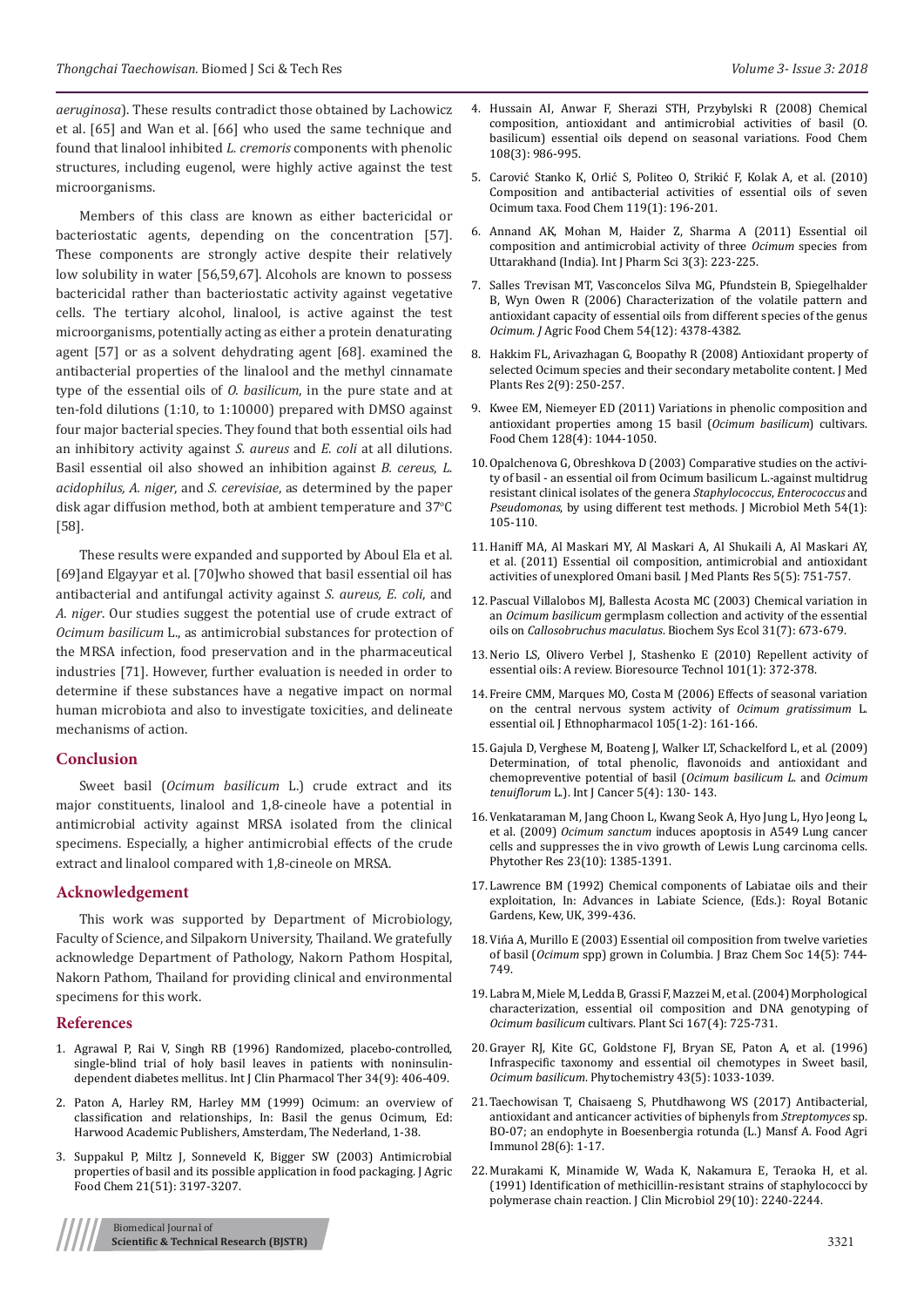- 23. [Mulder JG \(1996\) Comparison of disk diffusion, the E test, and detection](https://www.ncbi.nlm.nih.gov/m/pubmed/8874074/)  of *mecA* [for determination of methicillin resistance in coagulase-negative](https://www.ncbi.nlm.nih.gov/m/pubmed/8874074/)  [staphylococci. Eur J Clin Microbiol Infect Dis 15: 567-573.](https://www.ncbi.nlm.nih.gov/m/pubmed/8874074/)
- 24. [Bauer AW, Kirby WM, Sherris JC, Turck M \(1966\) Antibiotic susceptibility](https://www.ncbi.nlm.nih.gov/pubmed/5325707)  [testing by a standardized single disk method. Am J Clin Pathol 45\(4\):](https://www.ncbi.nlm.nih.gov/pubmed/5325707)  [493-496.](https://www.ncbi.nlm.nih.gov/pubmed/5325707)
- 25. [Davoodi NR, Siadat SD, Vaziri F, Yousefi JV, Harzandi N, et al. \(2015\)](https://www.researchgate.net/publication/272795454_Identification_of_Staphylococcus_aureus_and_Coagulase-negative_Staphylococcus_CoNS_as_well_as_Detection_of_Methicillin_Resistance_and_Panton-Valentine_Leucocidin_by_Multiplex_PCR)  Identification of *[Staphylococcus aureus](https://www.researchgate.net/publication/272795454_Identification_of_Staphylococcus_aureus_and_Coagulase-negative_Staphylococcus_CoNS_as_well_as_Detection_of_Methicillin_Resistance_and_Panton-Valentine_Leucocidin_by_Multiplex_PCR)* and coagulase-negative *Staphylococcus* [\(CoNS\) as well as detection of methicillin resistance and](https://www.researchgate.net/publication/272795454_Identification_of_Staphylococcus_aureus_and_Coagulase-negative_Staphylococcus_CoNS_as_well_as_Detection_of_Methicillin_Resistance_and_Panton-Valentine_Leucocidin_by_Multiplex_PCR)  [Panton-Valentine Leucocidin by multiplex PCR. J Pure Appl Microbio 9:](https://www.researchgate.net/publication/272795454_Identification_of_Staphylococcus_aureus_and_Coagulase-negative_Staphylococcus_CoNS_as_well_as_Detection_of_Methicillin_Resistance_and_Panton-Valentine_Leucocidin_by_Multiplex_PCR)  [467-471.](https://www.researchgate.net/publication/272795454_Identification_of_Staphylococcus_aureus_and_Coagulase-negative_Staphylococcus_CoNS_as_well_as_Detection_of_Methicillin_Resistance_and_Panton-Valentine_Leucocidin_by_Multiplex_PCR)
- 26. [Wilailuckana C, Tribuddharat C, Tiensasitorn C, Pongpech P, Naenna](https://www.ncbi.nlm.nih.gov/pubmed/17124994)  [P, et al. \(2006\) Discriminatory powers of molecular typing techniques](https://www.ncbi.nlm.nih.gov/pubmed/17124994)  for methicillin-resistant *Staphylococcus aureus* in a University Hospital, [Thailand. Southeast Asian Journal of Tropical Medicine and Public](https://www.ncbi.nlm.nih.gov/pubmed/17124994)  [Health 37\(2\): 327-334.](https://www.ncbi.nlm.nih.gov/pubmed/17124994)
- 27. [Tsuchizaki N, Ishino K, Saito F, Ishikawa J, Nakajima M, et al. \(2006\)](https://www.nature.com/articles/ja200632)  [Trends of arbekacin-resistant MRSA strains in Japanese hospitals \(1979](https://www.nature.com/articles/ja200632)  [to 2000\). J Antibiot \(Tokyo\) 59: 229-233.](https://www.nature.com/articles/ja200632)
- 28. [Strommenger B, Kettlitz C, Werner G, Witte W \(2003\) Multiplex PCR](https://www.ncbi.nlm.nih.gov/pubmed/12958230)  [assay for simultaneous detection of nine clinically relevant antibiotic](https://www.ncbi.nlm.nih.gov/pubmed/12958230)  resistance genes in *Staphylococcus aureus*[. J Clin Microbiol 41\(9\): 4089-](https://www.ncbi.nlm.nih.gov/pubmed/12958230) [4094.](https://www.ncbi.nlm.nih.gov/pubmed/12958230)
- 29. Clinical Laboratory Standard Institute (2012) Methods for dilution antimicrobial susceptibility tests for bacteria that grow aerobically. Approved Standard M7-A9, Clinical and Laboratory Standards Institute, Wayne, PA, USA.
- 30. [Chambers HF \(2001\) The changing epidemiology of S](https://www.ncbi.nlm.nih.gov/pubmed/11294701)*taphylococcus aureus*[? Emerg Infect Dis 7\(2\): 178-182.](https://www.ncbi.nlm.nih.gov/pubmed/11294701)
- 31. [Kloos WE, Wolfshohl JF \(1982\) Identification of](https://www.ncbi.nlm.nih.gov/pmc/articles/PMC272399/) *Staphylococcus species*  [with the API STAPH-IDENT system. J Clin Microbiol 16\(3\): 509-516.](https://www.ncbi.nlm.nih.gov/pmc/articles/PMC272399/)
- 32. Simon JE, Morales MR, Phippen WB, Vieira RF, Hao Z (1999) A source of aroma compounds and a popular culinary and ornamental herb. (Eds.) Janick J, ASHA Press, Alexandria, Egypt, pp. 499-505.
- 33. [Javanmardi J, Khalighi A, Kashi A, Bais HP, Vivanco JM \(2002\) Chemical](https://www.ncbi.nlm.nih.gov/pubmed/12358453)  characterization of basil *(Ocimum basilicum L*.) found in local accessions [and used in traditional medicines in Iran. J Agric Food Chem 50\(21\):](https://www.ncbi.nlm.nih.gov/pubmed/12358453)  [5878-5883.](https://www.ncbi.nlm.nih.gov/pubmed/12358453)
- 34. [Morris JA, Khettry A, Seitz EWM \(1979\) Antimicrobial activity of aroma](https://link.springer.com/article/10.1007/BF02660245)  [chemicals and essential oils. J Am Oil Chem Soc 56\(5\): 595-603.](https://link.springer.com/article/10.1007/BF02660245)
- 35. Prasad G, Kumar A, Singh AK, Bhattacharya AK, Singh K, et al. (1986) Antimicrobial activity of essential oils of some *Ocimum* species and clove oil. Fitoterapia 57: 429-432.
- 36. Walsh SE, Maillard JY, Russell AD, Catrenich CE, Charbonneau DL, et al. (2003) Activity and mechanisms of action of selected biocidal agents on Gram-positive and -negative bacteria. J Applied Microbiol 94: 240-247.
- 37. [Beatović D, Krstić Milošević D, Trifunović S, Šiljegović J, Glamočlija J, et al.](http://www.acgpubs.org/RNP/2015/Volume9/Issue%201/5-RNP-EO_1208-054.pdf)  [\(2015\) Chemical composition, antioxidant and antimicrobial activities](http://www.acgpubs.org/RNP/2015/Volume9/Issue%201/5-RNP-EO_1208-054.pdf)  [of the essential oils of twelve](http://www.acgpubs.org/RNP/2015/Volume9/Issue%201/5-RNP-EO_1208-054.pdf) *Ocimum basilicum L*. cultivars grown in [Serbia. Rec Nat Prod 9\(1\): 62-75.](http://www.acgpubs.org/RNP/2015/Volume9/Issue%201/5-RNP-EO_1208-054.pdf)
- 38. [Mith H, Yayi Ladékan E, Kpoviessi SDS, Bokossa IY, Moudachirou M, et](https://www.researchgate.net/publication/311247851_Chemical_Composition_and_Antimicrobial_Activity_of_Essential_Oils_of_Ocimum_basilicum_Ocimum_canum_and_Ocimum_gratissimum_in_Function_of_Harvesting_Time)  [al. \(2016\) Chemical composition and antimicrobial activity of essential](https://www.researchgate.net/publication/311247851_Chemical_Composition_and_Antimicrobial_Activity_of_Essential_Oils_of_Ocimum_basilicum_Ocimum_canum_and_Ocimum_gratissimum_in_Function_of_Harvesting_Time)  oils of *[Ocimum basilicum, Ocimum canum](https://www.researchgate.net/publication/311247851_Chemical_Composition_and_Antimicrobial_Activity_of_Essential_Oils_of_Ocimum_basilicum_Ocimum_canum_and_Ocimum_gratissimum_in_Function_of_Harvesting_Time)* and *Ocimum gratissimum* in [function of harvesting time. Journal of Essential oil Bearing Plants 19\(6\):](https://www.researchgate.net/publication/311247851_Chemical_Composition_and_Antimicrobial_Activity_of_Essential_Oils_of_Ocimum_basilicum_Ocimum_canum_and_Ocimum_gratissimum_in_Function_of_Harvesting_Time)  [1413-1425.](https://www.researchgate.net/publication/311247851_Chemical_Composition_and_Antimicrobial_Activity_of_Essential_Oils_of_Ocimum_basilicum_Ocimum_canum_and_Ocimum_gratissimum_in_Function_of_Harvesting_Time)
- 39. Soule JA (2011) Father Kino's Herbs: Growing &using them Today, Tierra del Sol Institute Press, Tucson, AZ, 112-118.
- 40. [Anwar M, Patra DD, Chand S, Alpesh K, Nagvi AA, et al. \(2005\) Effect of](https://www.researchgate.net/publication/249074009_Effect_of_Organic_Manures_and_Inorganic_Fertilizer_on_Growth_Herb_and_Oil_Yield_Nutrient_Accumulation_and_Oil_Quality_of_French_Basil)  [organic manures and inorganic fertilizer on growth, herb and oil yield,](https://www.researchgate.net/publication/249074009_Effect_of_Organic_Manures_and_Inorganic_Fertilizer_on_Growth_Herb_and_Oil_Yield_Nutrient_Accumulation_and_Oil_Quality_of_French_Basil)

[nutrient accumulation, and oil quality of French basil. Comm Soil Sci](https://www.researchgate.net/publication/249074009_Effect_of_Organic_Manures_and_Inorganic_Fertilizer_on_Growth_Herb_and_Oil_Yield_Nutrient_Accumulation_and_Oil_Quality_of_French_Basil) [Plant Analys 36\(13-14\): 1737- 1746.](https://www.researchgate.net/publication/249074009_Effect_of_Organic_Manures_and_Inorganic_Fertilizer_on_Growth_Herb_and_Oil_Yield_Nutrient_Accumulation_and_Oil_Quality_of_French_Basil)

- 41. Mac Gregor JT, Layton LL, Buttery RG (1974) California bay oil. II. Biological effects of constituents. J Agric Food Chem 22: 777-780.
- 42. [Jordan MJ, Tandon K, Shaw PE, Goodner KL \(2001\) Aromatic profile of](https://pubs.acs.org/doi/abs/10.1021/jf010471k) [aqueous banana essence and banana fruit by gas chromatography mass](https://pubs.acs.org/doi/abs/10.1021/jf010471k) [spectrometry \(GC-MS\) and gas chromatography olfactometry \(GC-O\). J](https://pubs.acs.org/doi/abs/10.1021/jf010471k) [Agric Food Chem 49\(10\): 4813-4817.](https://pubs.acs.org/doi/abs/10.1021/jf010471k)
- 43. [Smith R, Adams T, Doull J, Feron V, Goodman J, et al. \(2002\) Safety](https://www.ncbi.nlm.nih.gov/pubmed/12065208) [assessment of allyl alkoxy benzene derivatives used in flavoring](https://www.ncbi.nlm.nih.gov/pubmed/12065208) [substances - methyl eugenol and estragole. Food Chem Toxicol 40\(7\):](https://www.ncbi.nlm.nih.gov/pubmed/12065208) [851-870.](https://www.ncbi.nlm.nih.gov/pubmed/12065208)
- 44. [Loscos N, Hernandez Orte P, Cacho J, Ferreira V \(2007\) Release and](https://www.ncbi.nlm.nih.gov/pubmed/17616208) [formation of varietal aroma compounds during alcoholic fermentation](https://www.ncbi.nlm.nih.gov/pubmed/17616208) [from non floral grape odorless flavor precursor's fractions. J Agric Food](https://www.ncbi.nlm.nih.gov/pubmed/17616208) [Chem 55\(16\): 6674-6684.](https://www.ncbi.nlm.nih.gov/pubmed/17616208)
- 45. [Gebrehiwot H, Dekebo A, Bachheti RK \(2016\) Characterization of some](http://www.sci-rep.com/index.php/scirep/article/view/188/107) [compounds isolated fro Sweet basil \(](http://www.sci-rep.com/index.php/scirep/article/view/188/107)*Ocimum basilicum L*.) leaf extract. [Int J Sci Rep 2\(7\): 159-164.](http://www.sci-rep.com/index.php/scirep/article/view/188/107)
- 46. [Stefan M, Zamfirache MM, Padurariu C, Trută E, Gostin I \(2013\) The](https://link.springer.com/article/10.2478/s11535-013-0171-8) [composition and antibacterial activity of essential oils in three](https://link.springer.com/article/10.2478/s11535-013-0171-8) *Ocimum* [species growing in Romania. Cent Eur J Biol 8\(6\): 600-608.](https://link.springer.com/article/10.2478/s11535-013-0171-8)
- 47. [Abbasy DW, Pathare N, Al Sabahi JN, Khan SA \(2015\) Chemical](https://www.sciencedirect.com/science/article/pii/S2222180815609057) [composition and antibacterial activity of essential oil isolated from](https://www.sciencedirect.com/science/article/pii/S2222180815609057) Omani basil (*Ocimum basilicum* [Linn.\). Asian Pacific Journal of Tropical](https://www.sciencedirect.com/science/article/pii/S2222180815609057) [Disease 5\(8\): 645-649.](https://www.sciencedirect.com/science/article/pii/S2222180815609057)
- 48. [Avetisyan A, Markosian A, Petrosyan M, Sahakyan N, Babayan A, et al.](https://bmccomplementalternmed.biomedcentral.com/articles/10.1186/s12906-017-1587-5) [\(2017\) Chemical composition and some biological activities of the](https://bmccomplementalternmed.biomedcentral.com/articles/10.1186/s12906-017-1587-5) essential oils from basil *Ocimum* [different cultivars. BMC Complementary](https://bmccomplementalternmed.biomedcentral.com/articles/10.1186/s12906-017-1587-5) [and Alternative Medicine 17: 60.](https://bmccomplementalternmed.biomedcentral.com/articles/10.1186/s12906-017-1587-5)
- 49. [Saha S, Dhar TN, Sengupta C, Ghosh P \(2013\) Biological activities of](http://www.agriculturejournals.cz/publicFiles/89890.pdf) [essential oils and methanol extracts of five](http://www.agriculturejournals.cz/publicFiles/89890.pdf) *Ocimum* species against [pathogenic bacteria. Czech J Food Sci 31\(2\): 194-202.](http://www.agriculturejournals.cz/publicFiles/89890.pdf)
- 50. [Mehdizadeh T, Hashemzadeh MS, Nazarizadeh A, Neyriz Naghadehi M,](http://www.rjpharmacognosy.ir/article_33358_2071.html) [Tat M, et al. \(2016\) Chemical composition and antibacterial properties](http://www.rjpharmacognosy.ir/article_33358_2071.html) of *[Ocimum basilicum, Salvia officinalis](http://www.rjpharmacognosy.ir/article_33358_2071.html)* and *Trachyspermum ammi* [essential oils alone and in combination with nisin. Research Journal of](http://www.rjpharmacognosy.ir/article_33358_2071.html) [Pharmacognosy 3\(4\): 51-58.](http://www.rjpharmacognosy.ir/article_33358_2071.html)
- 51. [Faleiro ML, Miguel MG, Ladeiro F, Venaˆncio F, Tavares R, et al. \(2003\)](https://www.ncbi.nlm.nih.gov/pubmed/12485339) [Antimicrobial activity of essential oils isolated from Portugueseendemic](https://www.ncbi.nlm.nih.gov/pubmed/12485339) [species of Thymus. Letters in Applied Microbiology 36\(1\): 35-40.](https://www.ncbi.nlm.nih.gov/pubmed/12485339)
- 52. [Jianu C, Pop G, Gruia AT, Horhat FG \(2013\) Chemical composition](http://jonnsaromatherapy.com/pdf/Jianu_Chemical_Composition_Antimicrobial_Activity_Lavender_2013.pdf) [and antimicrobial activity of essential oils of Lavender \(](http://jonnsaromatherapy.com/pdf/Jianu_Chemical_Composition_Antimicrobial_Activity_Lavender_2013.pdf)*Lavandula angustifolia*) and Lavandin (*Lavandula x* [intermedia\) grown in western](http://jonnsaromatherapy.com/pdf/Jianu_Chemical_Composition_Antimicrobial_Activity_Lavender_2013.pdf) [Romania. Int J Agric Biol 15: 772-776.](http://jonnsaromatherapy.com/pdf/Jianu_Chemical_Composition_Antimicrobial_Activity_Lavender_2013.pdf)
- 53. Simon JE, Quinn J, Murray RG (1990) Basil: a source of essential oils, In: Advances in new crops, (Eds.), Timber Press, Portland, OR, 484-489.
- 54. [Marotti M, Piccaglia R, Giovanelli E \(1996\) Differences in essential oil](https://pubs.acs.org/doi/abs/10.1021/jf9601067) composition of basil *(Ocimum basilicum* [L.\) Italian cultivars related to](https://pubs.acs.org/doi/abs/10.1021/jf9601067) [morphological characteristics. J Agric Food Chem 44\(12\): 3926-3929.](https://pubs.acs.org/doi/abs/10.1021/jf9601067)
- 55. [Ravid U, Putievsky E, Katzir I, Lewinsohn E \(1997\) Enantiomeric](http://agris.fao.org/agris-search/search.do?recordID=GB1997027437) [composition of linalool in the essential oils of](http://agris.fao.org/agris-search/search.do?recordID=GB1997027437) *Ocimum* species and in [commercial basil oils. Flavour Fragr J 12: 293-296.](http://agris.fao.org/agris-search/search.do?recordID=GB1997027437)
- 56. Knobloch K, Pauli A, Iberl B, Weigand H, Weis N (1989) Antibacterial and antifungal properties of essential oil components. J Essent Oil Res 1: 118-119.
- 57. Pelczar MJ,Chan ECS, Krieg NR (1993) Control of microorganism: Chemical agents. In Microbiology: Concepts and Applications. McGraw-Hill: New York, USA, pp. 221- 241.